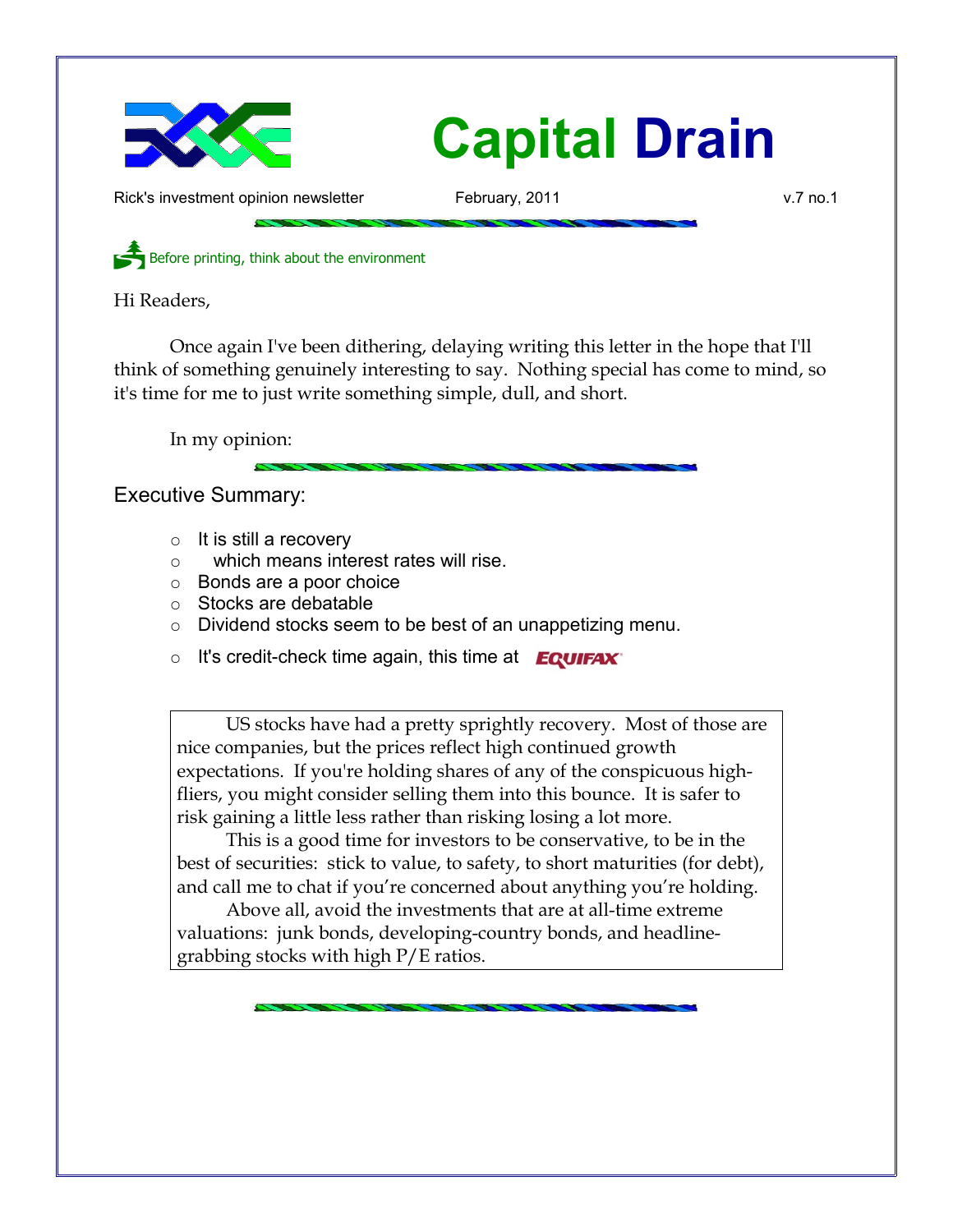# The Details:

The good news is that the economy is definitely expanding, and the recovery looks as if it's gained enough strength to be self-sustaining.

The bad news is that leaves us wondering what the best investments are for the near- to mid-term.

Summarizing the good news, here are [the charts](http://www.longspliceinvest.com/econCharts.shtml#Recovery) I've been using to track the progress of the crisis, recession, and recovery.











Initial (new) unemployment claims are a leading indicator. That is, they start to rise before a recession is apparent, and they start to fall (improve) while the recession is still getting worse in other ways. It peaked two years ago and is still improving steadily.

GDP has been rising for almost two years, and shows no signs of leveling off. The absolute level is back to its pre-recession mark, although a true "complete recovery" would mean catching up for lost time, or about 10% higher than where it is now. The economy will have to continue its compounding feedback to get to the high growth that will fill the "coulda been" gap.

Employment is the indicator that shows just how bad this recession was at its nadir. As an indicator, employment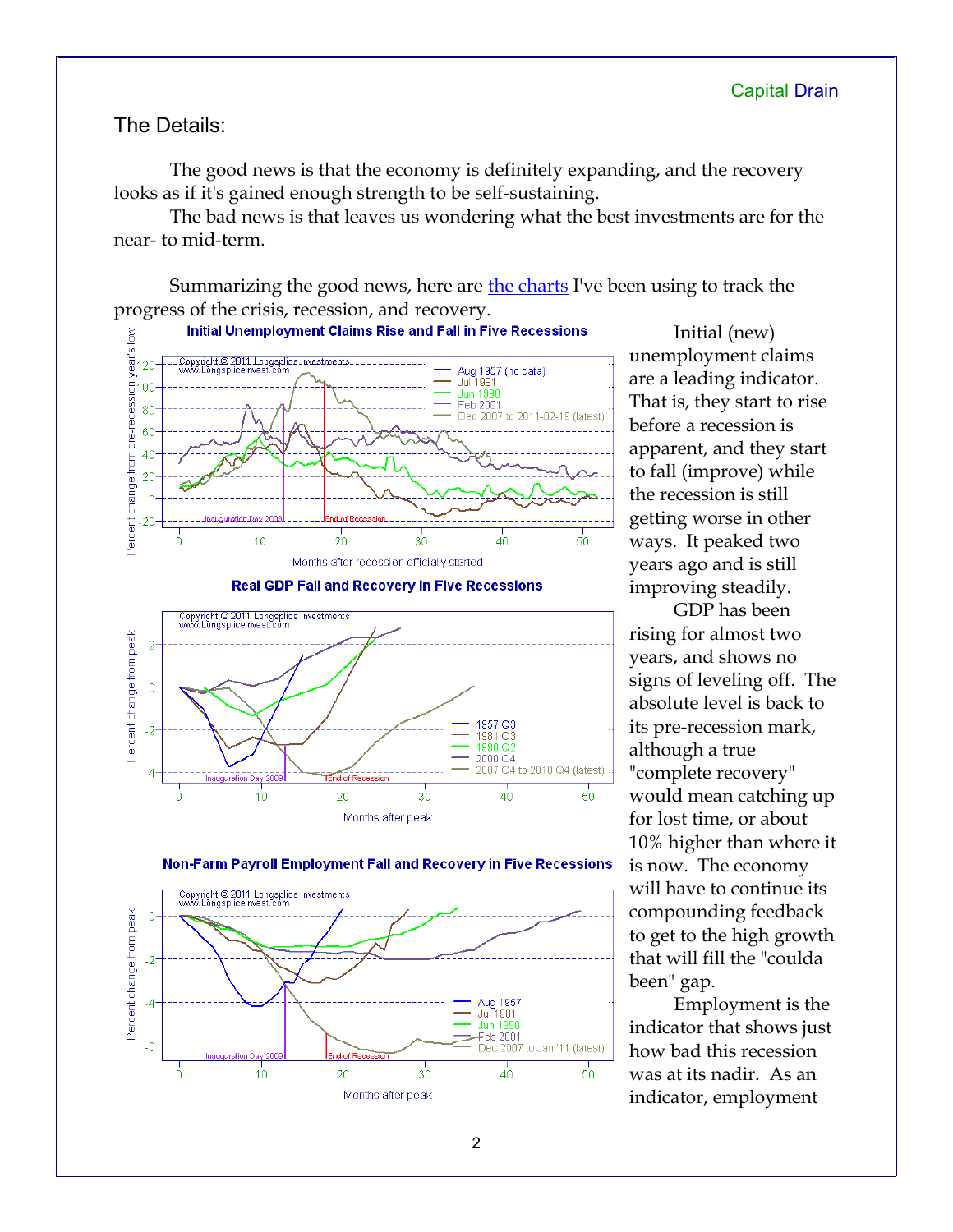lags, so the bottom came nearly a year after the recession's nominal end. Growth has been slow, but (except for a blip for temporary census-taker hiring) steady.

Private-sector employment growth is quite a bit better than the total shown. The drag on employment now is that governments are still making new payroll cuts. Those cuts are a way for states and cities to balance their beaten-down budgets, but for the overall recovery those cuts are terribly counter-productive. The Obama administration tried to address this by helping local governments keep people in jobs, but the new majority in the House of Representatives has ended that effort, forcing more layoffs. Thanks, guys.

The financial crisis that started the recession is winding down. As the economy improves again, the lesshealthy banks are being helped to recover as well. Some of the worstoff banks are still being closed by the FDIC each week, but they are steadily becoming fewer and smaller.

Predictably, the recovery in the US and abroad is causing some increase in inflation, particularly in prices for food and energy. World weather and political crises, more frequent lately than usual, have also raised food and



energy prices, although these event-driven rises could be reversed when normal conditions return.

Overall, the current inflation is no big deal, and there's nothing in the data to say it should become a big deal. Some commentators have argued that worldwide government deficit spending and money-supply expansion must cause inflation, but I disagree, for reasons I described in the <u>November 2010 newsletter</u> (pages 4-5).

The money-supply expansion is easily reversible via Quantitative Tightening. The deficit spending is a real problem, in that the debts will have to be repaid over the coming years, but they're not the dire crisis some claim they are. Further, balancing the budget too soon will trip up the economy, causing tax income to shrink further and deficits to balloon, not shrink.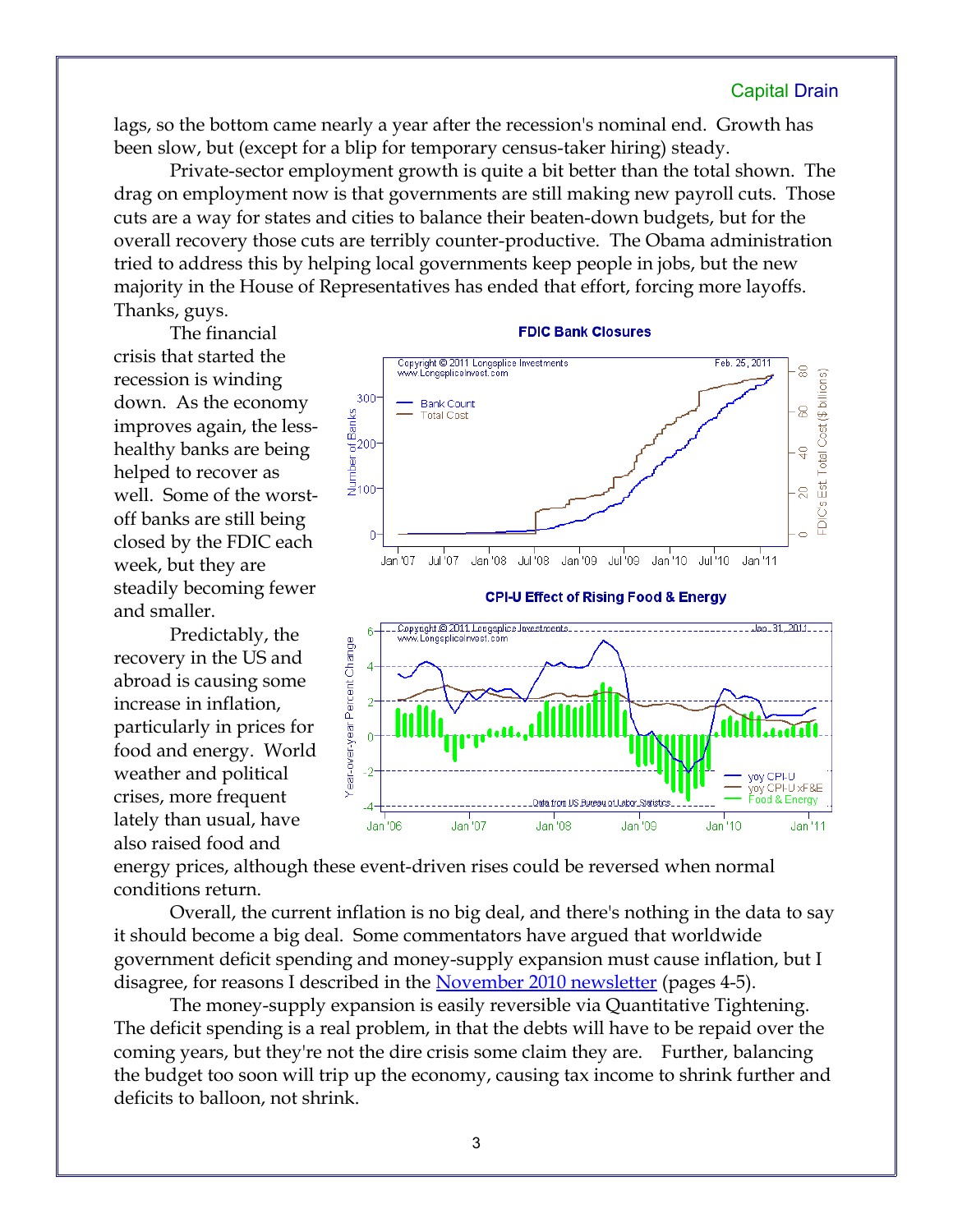With inflation tame, the Federal Reserve is in no hurry to raise short-term interest rates. Eventually they will raise them, though. Already the market price of longer-term treasuries has returned to a healthy premium well above the current inflation rate.



Where, then, should we invest?

Not in bonds. At some point in this recovery, interest rates will rise, so bonds will begin to have rate-related capital losses. If there's inflation, that will eat into bond's real yields as well. The interest rate rises may be enough to forestall significant inflation increases, or they may not. For our perspective hunting for this season's good investments, bonds lose either way.

I have no interest whatsoever in piling on to the price run-up in gold and other commodities. As I said earlier, I think all the current run-up of prices for food and energy commodities will reverse as the specific supply shocks are resolved. Some industrial commodities have run up on the expectation of high world GDP growth, but I think that's run too far, too. I expect growth, overall, to become more uniform across regions and more moderate. Gold and some of the other precious metals are being driven to bubble-like prices by those expecting high inflation or world collapse. I believe they are over-reacting to current events.

Housing in the US and much of Europe are still a mess, and will be a mess with huge over-supply for quite a while. If you need a house, buy one if you must, but don't think of it as an investment; it is still much cheaper to rent.

### What about stocks?

In the [October 2010 letter](http://www.longspliceinvest.com/CapDrain/CapDrain_v6n3.pdf) (p. 5) I described why I like the stocks of big, healthy companies with big, healthy dividends. After stock prices have run up I'm less enamored, but I still think this is the best choice available; it's where my money has been and still is. The dividends help keep the price from falling too much, although dividend stock prices can be hurt by inflation/rate increases similarly to the way bonds can be hurt.

The rest of the stock market looks generally too pricy to me. Everyone is really happy to see the recovery, and stock prices have been bid way up as companies have reported huge increases in profits. As the recovery matures, though, those profit increases will moderate, and stock prices will fall due to the disappointment of the irrationally over-optimistic.